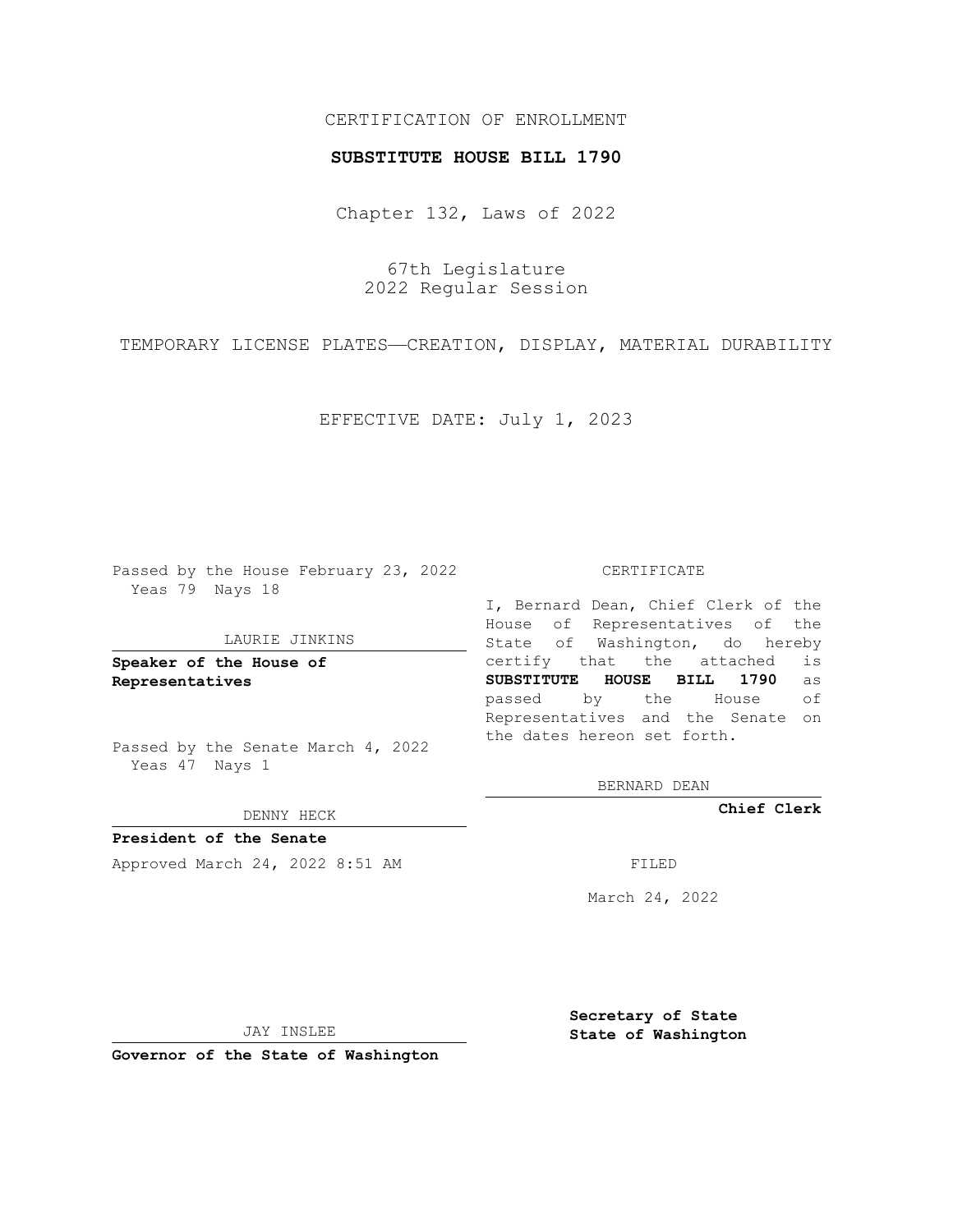## **SUBSTITUTE HOUSE BILL 1790**

Passed Legislature - 2022 Regular Session

**State of Washington 67th Legislature 2022 Regular Session**

**By** House Transportation (originally sponsored by Representatives Ramos, Robertson, Fitzgibbon, Ryu, Callan, Fey, Ramel, Donaghy, and Riccelli)

READ FIRST TIME 02/07/22.

 AN ACT Relating to the creation, display, and material durability of temporary license plates; amending RCW 46.16A.300, 46.17.400, and 46.68.450; reenacting and amending RCW 46.16A.305; adding new sections to chapter 46.04 RCW; and providing an effective date.

5 BE IT ENACTED BY THE LEGISLATURE OF THE STATE OF WASHINGTON:

6 NEW SECTION. **Sec. 1.** A new section is added to chapter 46.04 7 RCW to read as follows:

 "License plate" means a plate that may be issued to a vehicle owner by the department or by an authorized entity for vehicle licensing or identification purposes. "License plates" do not include: (1) Temporary license plates; or (2) metal tags issued for the purposes of licensing wheeled all-terrain vehicles.

13 NEW SECTION. **Sec. 2.** A new section is added to chapter 46.04 14 RCW to read as follows:

15 "Temporary license plate" means a plate or placard that may be 16 issued to a vehicle owner by the department or by an authorized 17 entity for the purposes of temporary vehicle licensing.

18 NEW SECTION. **Sec. 3.** A new section is added to chapter 46.04 19 RCW to read as follows: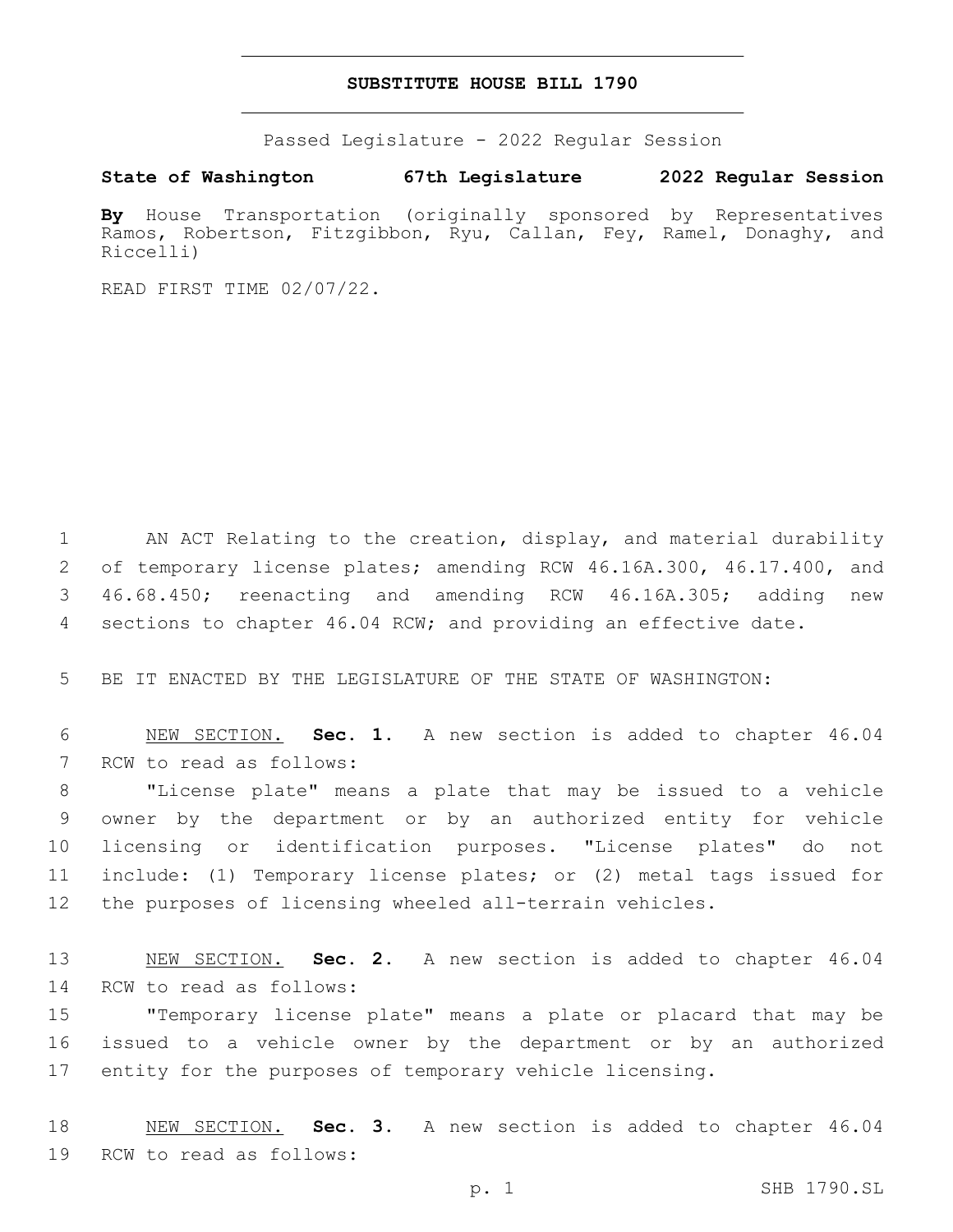"Temporary operating authority" means a paper or electronic credential issued under chapter 46.87 RCW that conforms with the international registration plan requirements for temporary evidence 4 of apportioned registration.

5 **Sec. 4.** RCW 46.16A.300 and 2010 c 161 s 415 are each amended to read as follows:6

 (1) The department may authorize vehicle dealers properly licensed under chapters 46.09, 46.10, and 46.70 RCW to issue temporary ((permits)) license plates as described in RCW 46.16A.305 10 to operate vehicles under rules adopted by the department.

11 (2) The department, county auditor or other agent, or subagent 12 appointed by the director shall collect the fee required under RCW 13 46.17.400(1)(a) for each temporary ((permit)) license plate 14 application sold to an authorized vehicle dealer.

15 (3) The payment of vehicle license fees to an authorized dealer 16 is considered payment to the state of Washington.

17 (4) The department shall provide access to a secure system that 18 allows temporary ((permits)) license plates issued by vehicle dealers 19 properly licensed under chapters 46.09, 46.10, and 46.70 RCW to be 20 generated and printed on demand. By July 1, ((2011)) 2023, all such 21 ((permits)) plates must be generated using the designated system.

22 **Sec. 5.** RCW 46.16A.305 and 2010 c 161 s 416 and 2010 c 8 s 9011 23 are each reenacted and amended to read as follows:

24 (1) The department, county auditor or other agent, or subagent 25 appointed by the director may grant a temporary ( $(\overline{permit})$ ) license 26 plate to operate a vehicle for which an application for registration 27 has been made. The application for a temporary ((permit)) license 28 plate must be made by the owner or the owner's representative to the 29 department, county auditor or other agent, or subagent appointed by 30 the director on a form furnished by the department and must contain:

31 (a) A full description of the vehicle, including its make, model, 32 vehicle identification number, and type of body;

- 33 (b) The name and address of the applicant;
- 34 (c) The date of application; and
- 35 (d) Other information that the department may require.
- 36 (2) Temporary ((permits)) license plates must:
- 37 (a) Be consecutively numbered;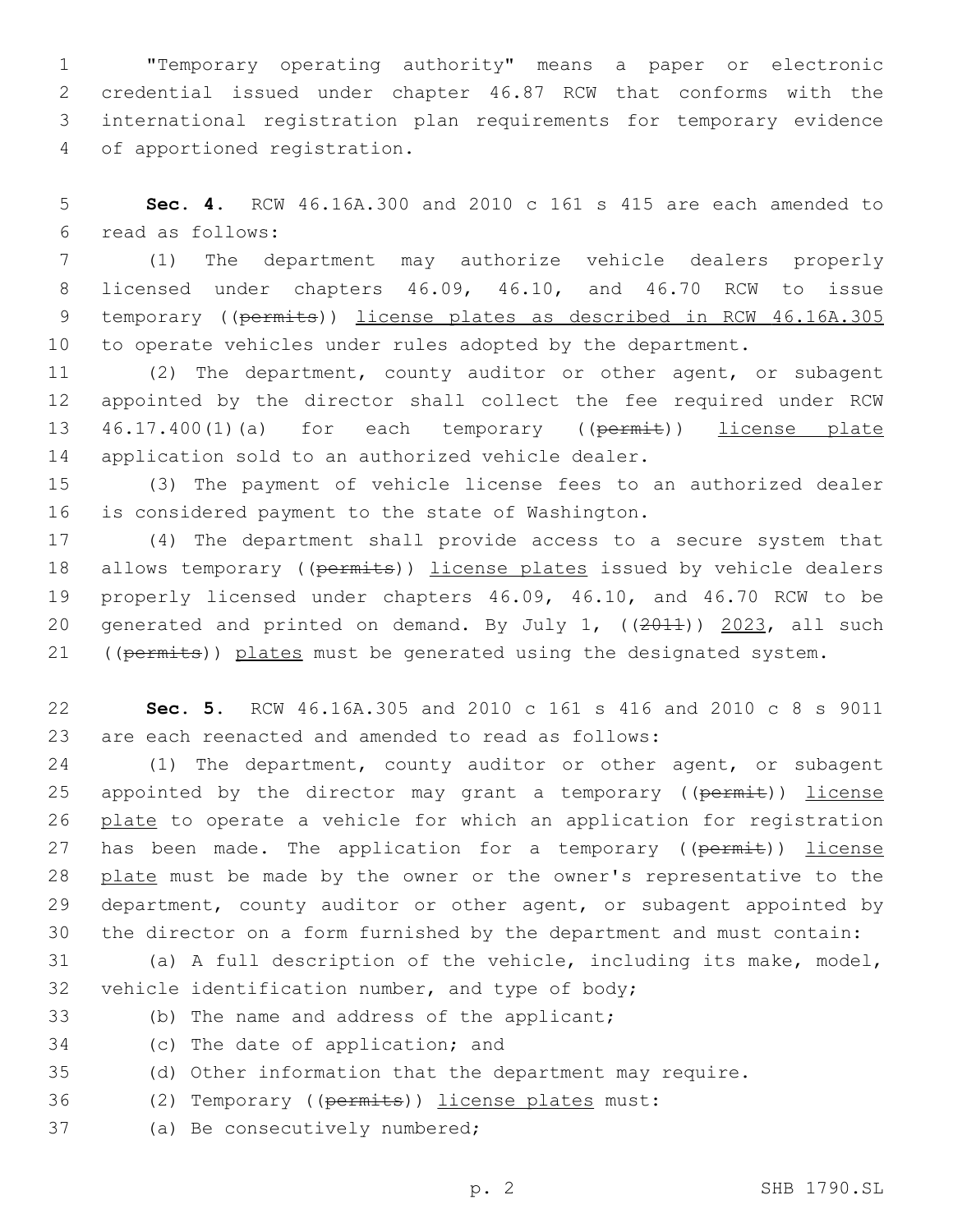1 (b) Be displayed ((where it is visible from outside of the 2 vehicle, such as on the inside left side of the rear window)) as 3 described for permanent license plates in RCW 46.16A.200(5)(a); 4 ((and)) 5 (c) Be composed of material that must be durable and remain 6 unaltered in field conditions for a minimum of four months; and 7 (d) Remain on the vehicle only until the receipt of permanent 8 license plates. 9 (3) The application must be accompanied by the fee required under 10 RCW 46.17.400(1)(b). 11 (4) Pursuant to subsection (2) of this section, the department 12 may adopt rules for the design and display of temporary license 13 plates. 14 **Sec. 6.** RCW 46.17.400 and 2011 c 171 s 62 are each amended to 15 read as follows: 16 (1) Before accepting an application for one of the following 17 permits or temporary license plates, the department, county auditor 18 or other agent, or subagent appointed by the director shall require 19 the applicant to pay the following permit or temporary license plate 20 fee by permit or license type in addition to any other fee or tax 21 required by law: 22 23 PERMIT OR LICENSE TYPE AUTHORITY DISTRIBUTION 24 25 (a) Dealer temporary license plate \$15.00 RCW 46.16A.300 RCW 46.68.030 26 27 28 (b) Department temporary license plate \$ .50 RCW 46.16A.305 RCW 46.68.450 29 (c) Farm vehicle trip \$ 6.25 RCW 46.16A.330 RCW 46.68.035 30 (d) Nonresident military \$10.00 RCW 46.16A.340 RCW 46.68.070 31 32 33 (e) Nonresident temporary snowmobile \$ 5.00 RCW 46.10.450 RCW 46.68.350 34 (f) Special fuel trip \$30.00 RCW 82.38.100 RCW 46.68.460 35 (g) Temporary ORV use \$ 7.00 RCW 46.09.430 RCW 46.68.045 36 (h) Vehicle trip \$25.00 RCW 46.16A.320 RCW 46.68.455 p. 3 SHB 1790.SL